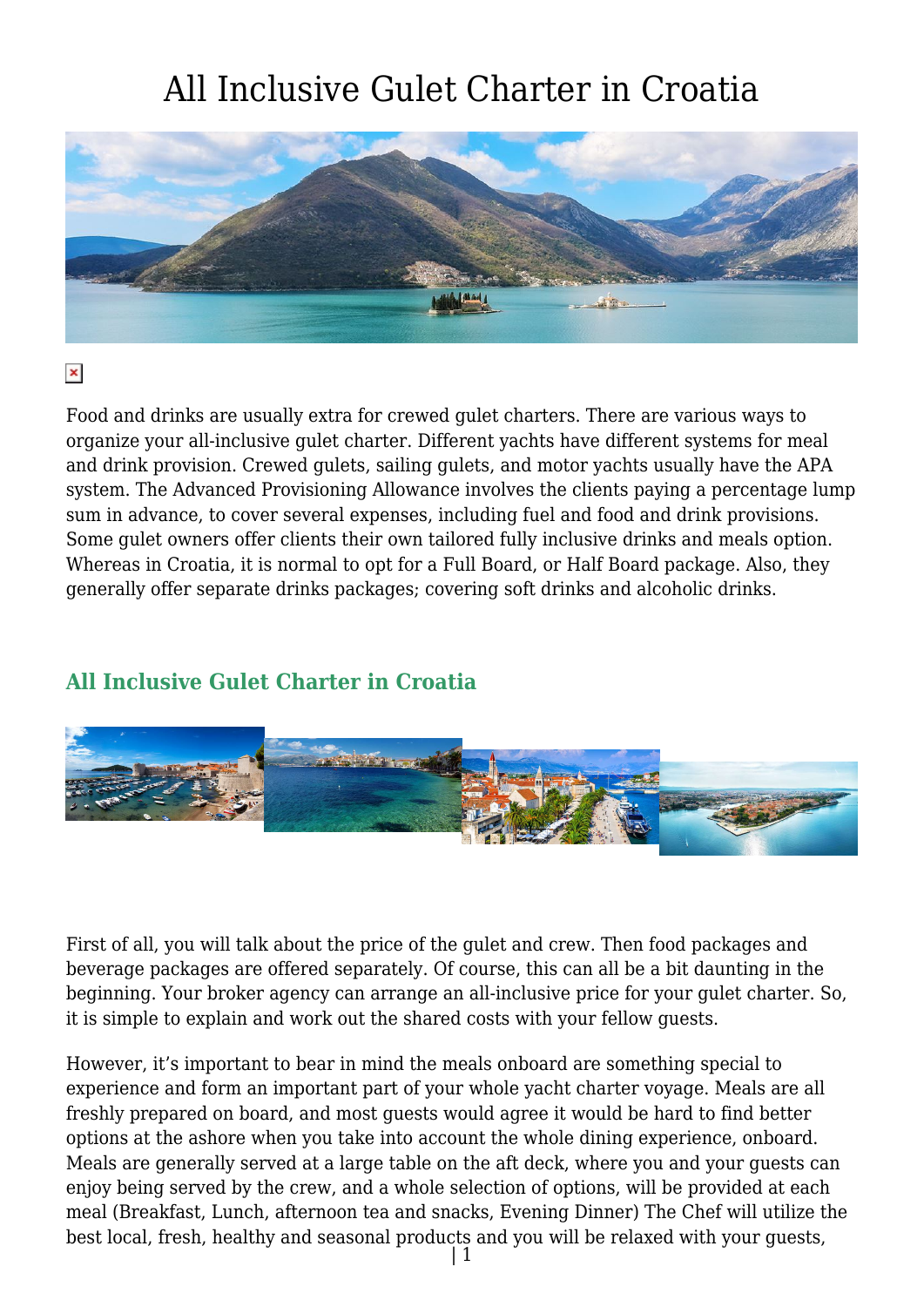anchored in a beautiful location to complete this amazing experience, we suggest **Allinclusive Gulet Charter**.

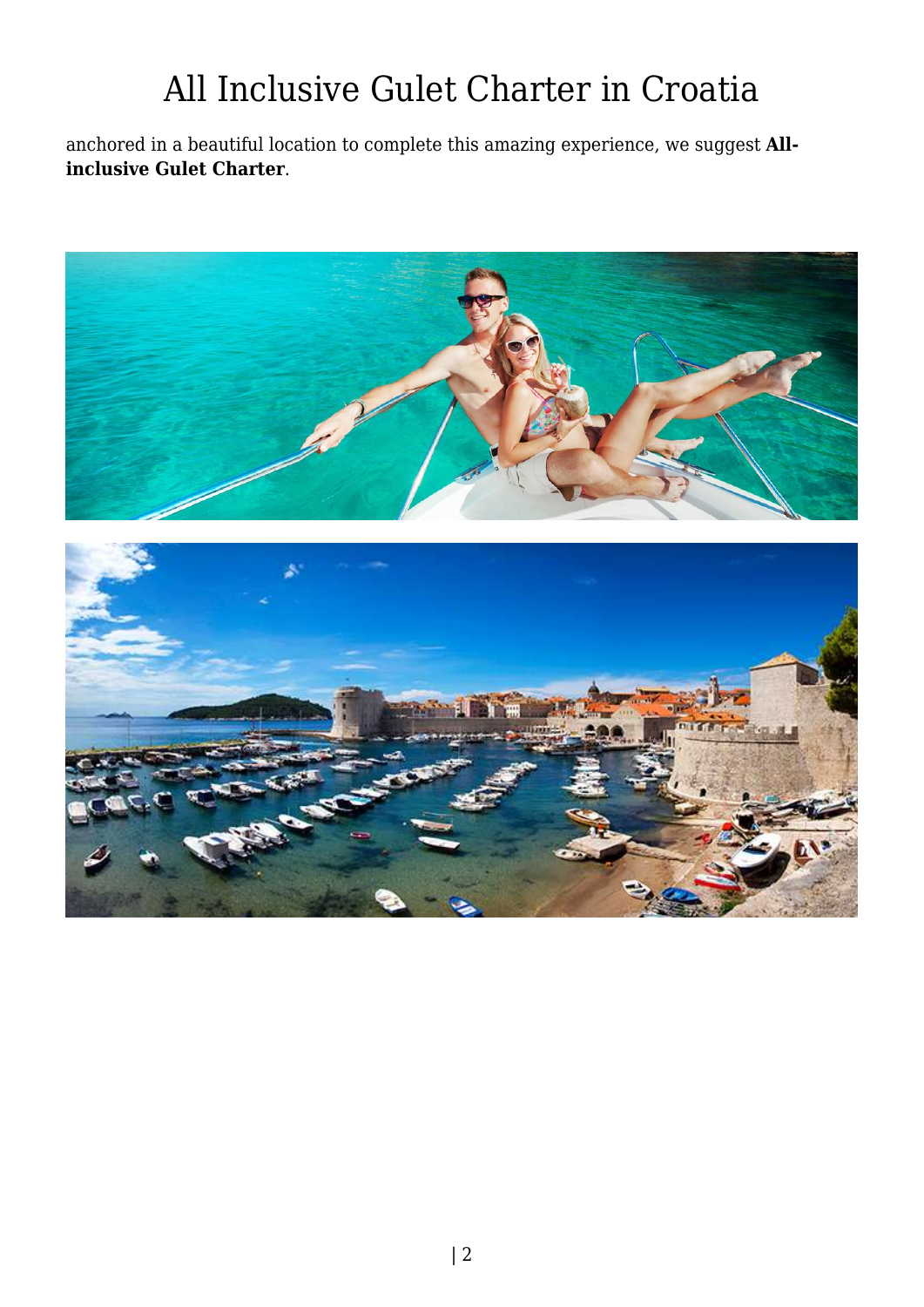